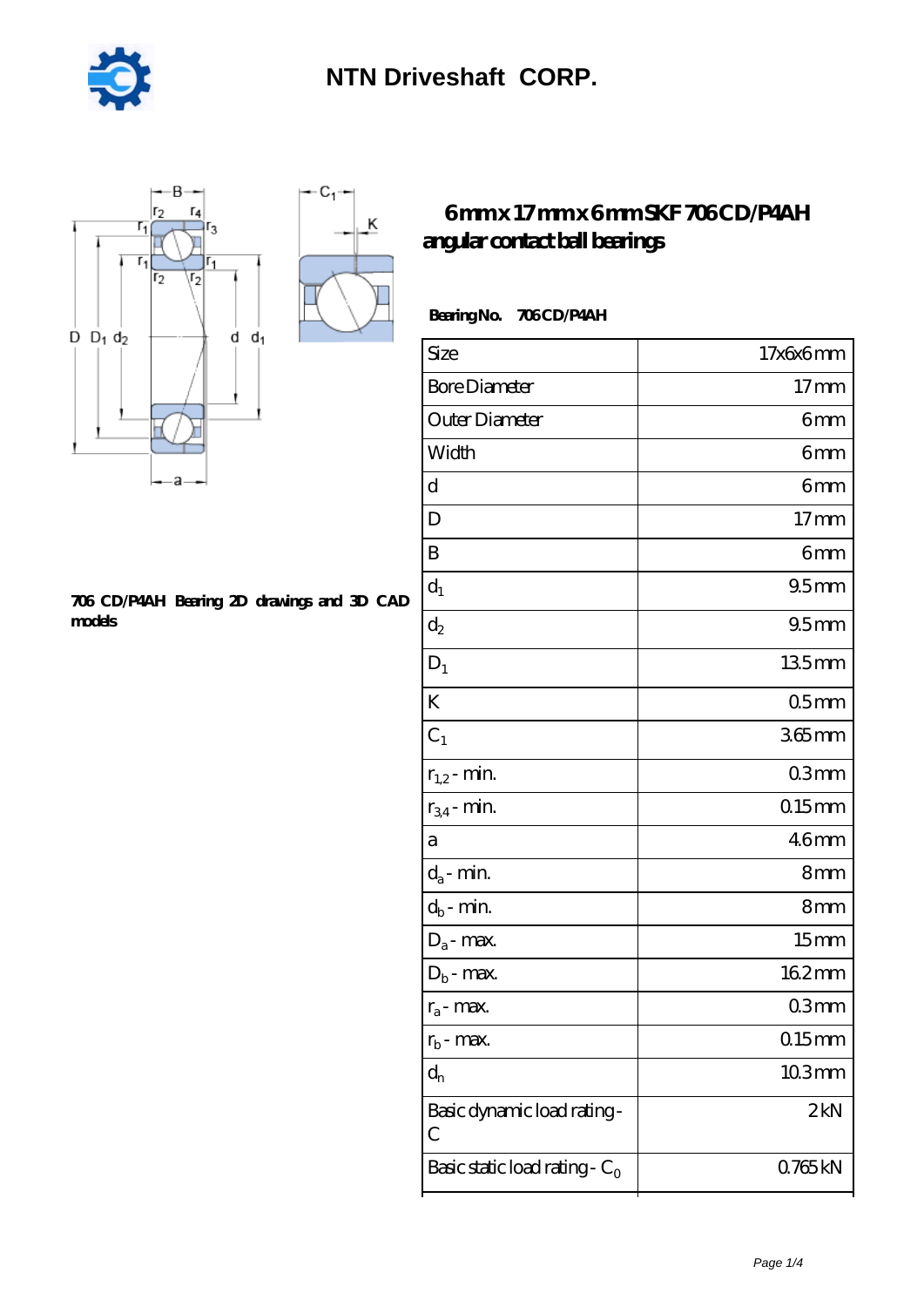

## **[NTN Driveshaft CORP.](https://m.stopmeletspray.com)**

| Fatigue load limit - Pu                  | 0032kN           |
|------------------------------------------|------------------|
| Limiting speed for grease<br>lubrication | $12000$ r/min    |
| Limiting speed for oil<br>lubrication    | 180000mm/min     |
| Ball - $D_w$                             | 3175mm           |
| Ball - z                                 | 8                |
| $G_{ref}$                                | 009cm3           |
| Calculation factor - $f_0$               | 83               |
| Preload class $A - G_A$                  | 7N               |
| Preload class $B - G_B$                  | 13N              |
| Preload class $C$ - $G_C$                | 25N              |
| Preload class $D - G_D$                  | 50N              |
| Calculation factor - f                   | 1.01             |
| Calculation factor - f                   | 1                |
| Calculation factor - f <sub>2A</sub>     | $\mathbf{1}$     |
| Calculation factor - $f_{2B}$            | 1.02             |
| Calculation factor - $f_{\chi}$          | 1.05             |
| Calculation factor - $f_{2D}$            | 1.09             |
| Calculation factor - f <sub>HC</sub>     | 1                |
| Preload class A                          | 8N/micron        |
| Preload class B                          | 11 N/micron      |
| Preload class C                          | 14N/micron       |
| Preload class D                          | 20N/micron       |
| $d_1$                                    | 95 <sub>mm</sub> |
| $d_2$                                    | 95 <sub>mm</sub> |
| $D_1$                                    | 135mm            |
| $C_1$                                    | 365mm            |
| $r_{1,2}$ min.                           | 03 <sub>mm</sub> |
| $r_{34}$ min.                            | $0.15$ mm        |
| $d_a$ min.                               | 8mm              |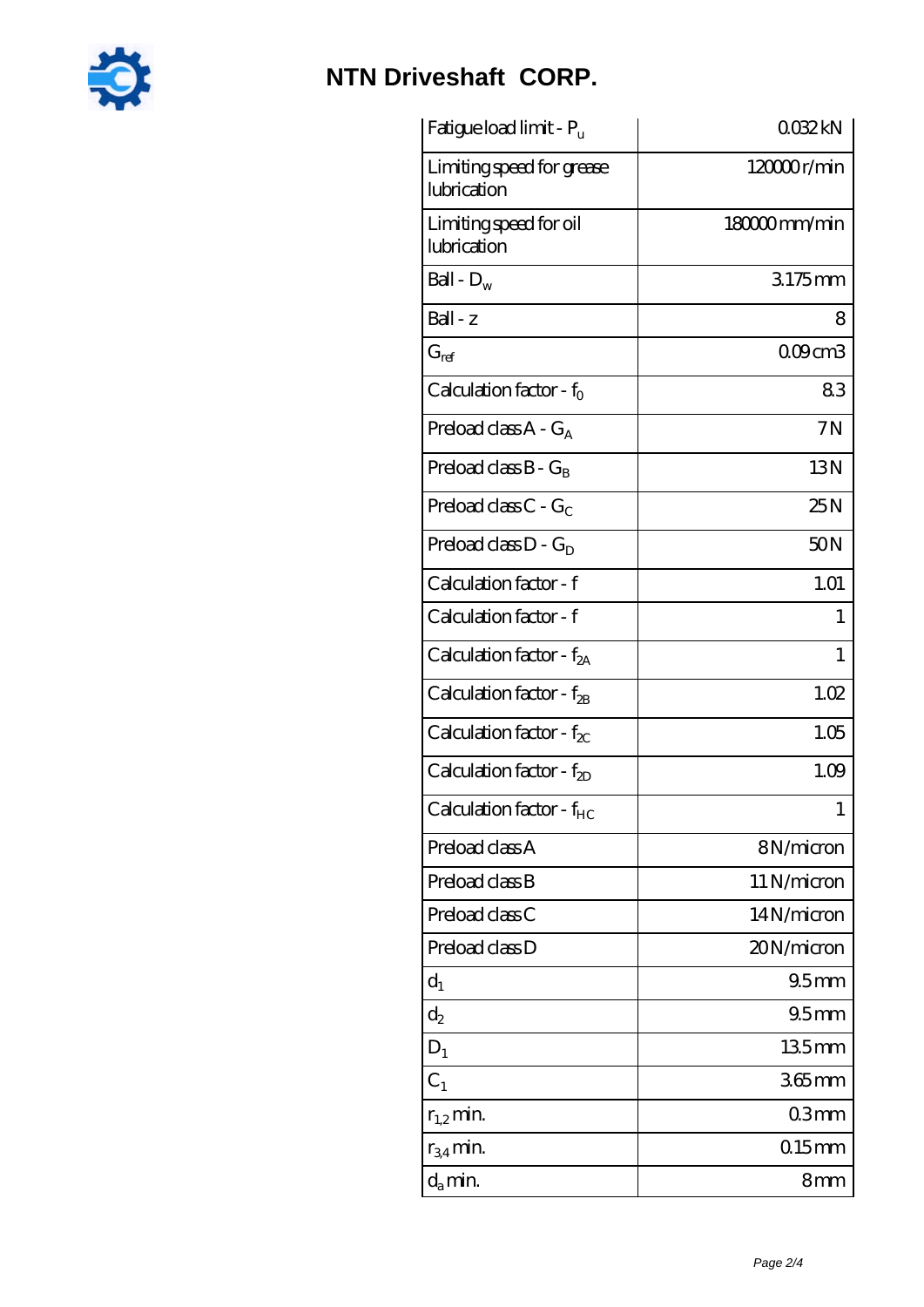

| $d_h$ min.                                  | 8 <sub>mm</sub>   |
|---------------------------------------------|-------------------|
| $D_a$ max.                                  | 15 <sub>mm</sub>  |
| $D_{b}$ max.                                | 162mm             |
| $r_a$ max.                                  | 03mm              |
| $rb$ max.                                   | $0.15$ mm         |
| $d_{n}$                                     | 103mm             |
| Basic dynamic load rating C                 | 208kN             |
| Basic static load rating $C_0$              | 0.765kN           |
| Fatigue load limit P <sub>u</sub>           | 0032kN            |
| Attainable speed for grease<br>lubrication  | 120000r/min       |
| Attainable speed for oil-air<br>lubrication | 18000r/min        |
| Ball diameter $D_w$                         | 3175mm            |
| Number of balls z                           | 8                 |
| Reference grease quantity<br>$G_{ref}$      | $000 \text{cm}^3$ |
| Preload class $AG_A$                        | 7N                |
| Static axial stiffness, preload<br>classA   | $8N/\mu$ m        |
| Preload class $BG_B$                        | 13N               |
| Static axial stiffness, preload<br>classB   | $11N/\mu$ m       |
| Preload class C $G_C$                       | 25N               |
| Static axial stiffness, preload<br>classC   | $14N/\mu$ m       |
| Preload class $D G_D$                       | 50 <sub>N</sub>   |
| Static axial stiffness, preload<br>classD   | $20N/\mu$ m       |
| Calculation factor f                        | 1.01              |
| Calculation factor $f_1$                    | 1                 |
| C alculation factor $f_{2A}$                | 1                 |
| Calculation factor $f_{\rm 2B}$             | 1.02              |
| Calculation factor f <sub>x</sub>           | 1.05              |
|                                             |                   |